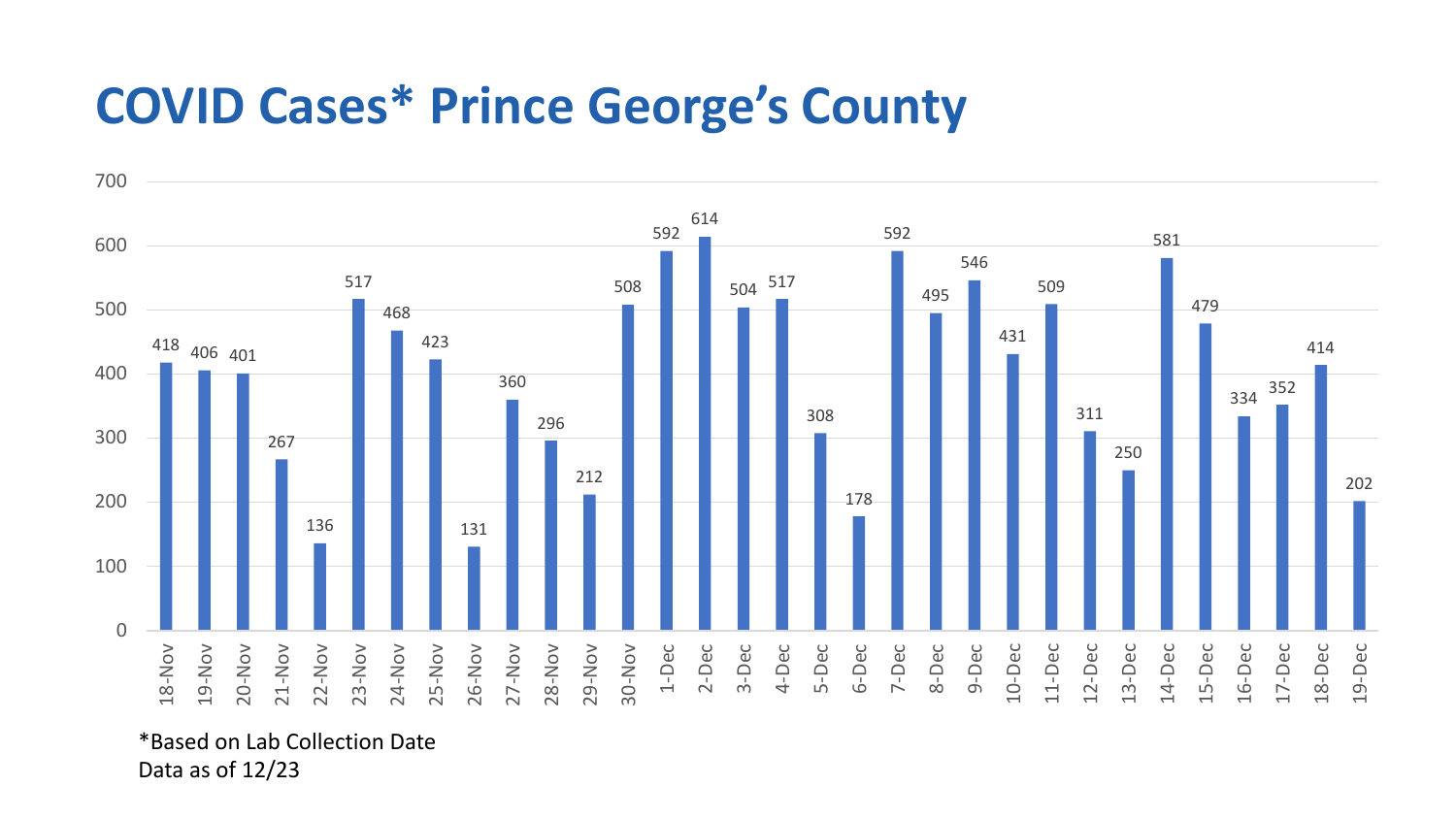## **COVID Average Daily Case Rate\* (last 14 days)**

**Prince George's County Average New Cases per 100,000 population**



\*Based on Lab Collection Date Data as of 12/23